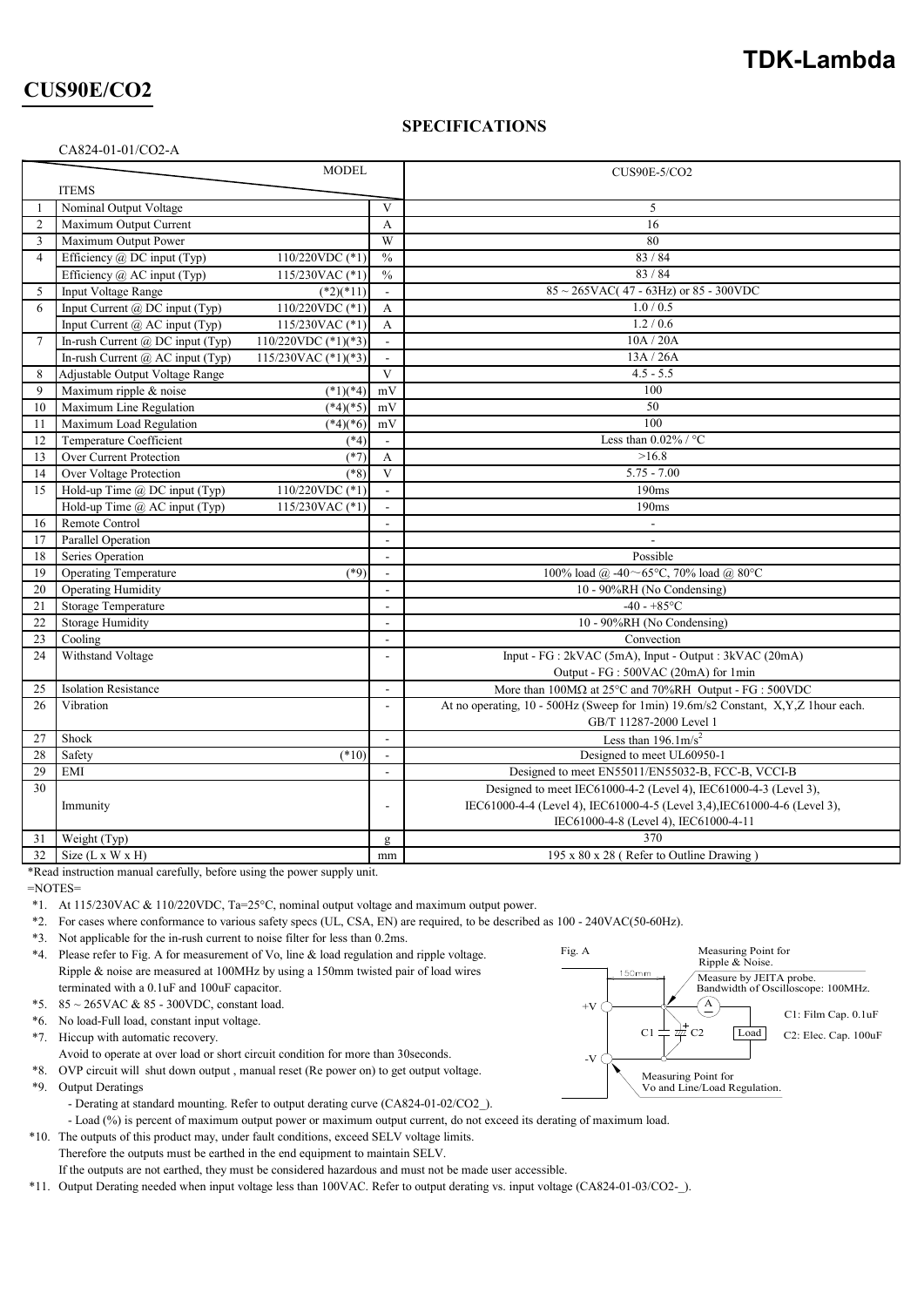### **TDK-Lambda**

# **CUS90E/CO2**

### **OUTPUT DERATING**

CA824-01-02/CO2

\*COOLING: CONVECTION COOLING

|                  | LOADING CONDITION(%) |            |              |              |  |  |
|------------------|----------------------|------------|--------------|--------------|--|--|
| Ta $(^{\circ}C)$ | Mounting B           | Mounting A | Mounting C,D | Mounting E,F |  |  |
| $-40-50$         | 100                  | 100        | 100          | 100          |  |  |
| 55               | 100                  | 100        | 100          | 90           |  |  |
| 60               | 100                  | 100        | 90           | 80           |  |  |
| 65               | 100                  | 90         | 80           | 70           |  |  |
| 70               | 90                   | 80         | 70           | 60           |  |  |
| 75               | 80                   | 70         | 60           | 50           |  |  |
| 80               | 70                   | 60         | 50           | 40           |  |  |

\*COOLING: CONVECTION COOLING